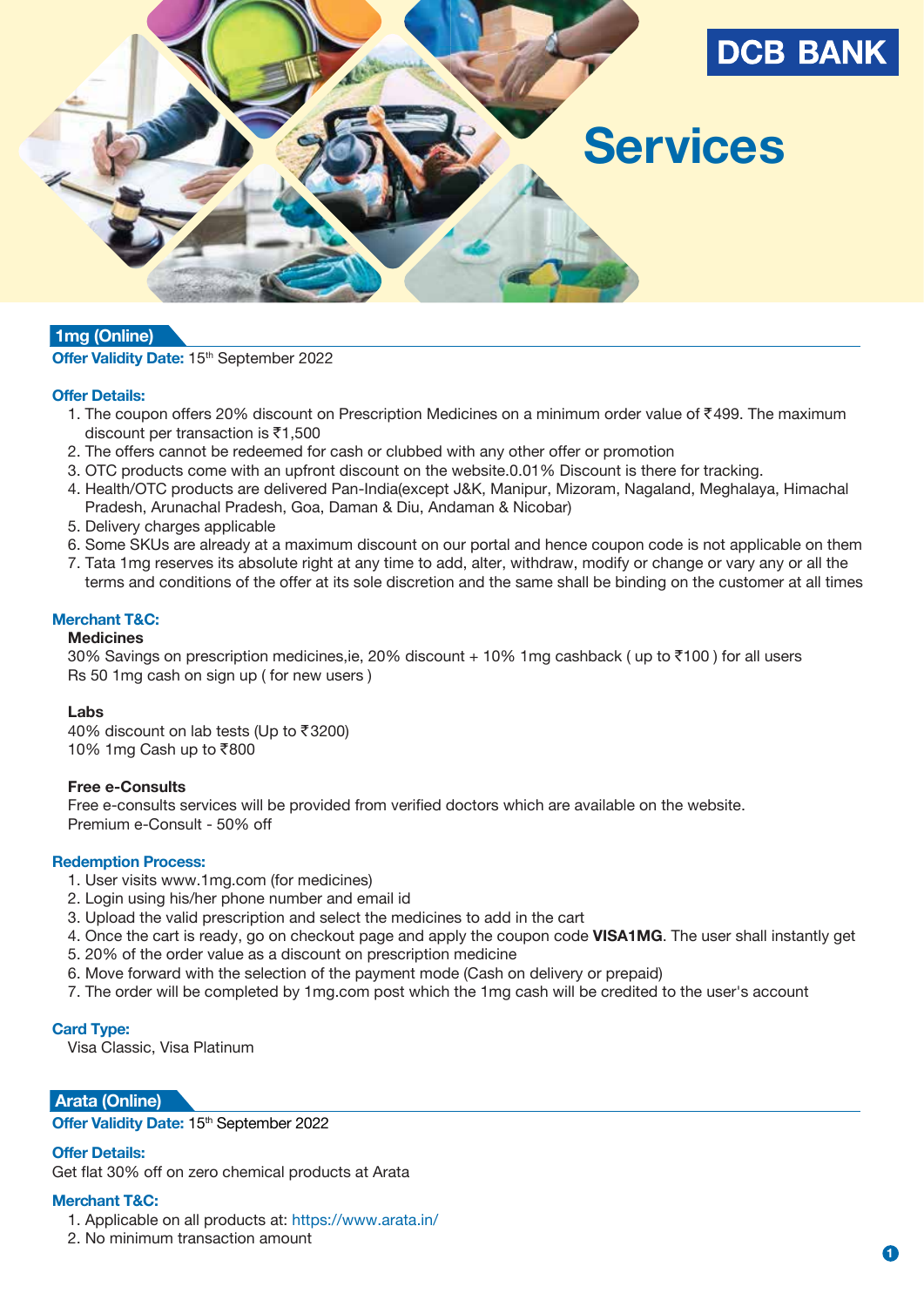

# **Redemption Process:**

- 1. Go to Arata online store: https://www.arata.in/
- 2. Select the products you would like to buy
- 3. At the check out page, click on apply the coupon code: **VISAARATA**
- 4. Use your Visa card to make the payment

#### **Card Type:**

Visa Classic, Visa Platinum

## **Boheco Life (Online)**

**Offer Validity Date: 15th September 2022** 

#### **Offer Details:**

Get 15% off on Boheco Life

## **Merchant T&C:**

- 1. Applicable on all products
- 2. No minimum transactio amount

#### **Redemption Process:**

- 1. Go to: https://bohecolife.com/
- 2. Select the products you would like to buy
- 3. At the check out page, click on apply the coupon code: **VISABL**
- 4. Use your Visa Card to make the payment

#### **Card Type:**

Visa Classic, Visa Platinum

# **Lybrate (Online)**

**Offer Validity Date: 15th September 2022** 

#### **Offer Details:**

Additional 25% OFF on minimum order value of  $\bar{z}850$ 

#### **Merchant T&C:**

- 1. Offer is applicable on a min order value  $-$  ₹850
- 2. Customer to get additional 10% Lybrate cash back on every transaction
- 3. Valid for Indian pincodes only

#### **Redemption Process:**

- 1. Click on :- http://madn.io/Lybrate
- 2. Add products to cart
- 3. Use Code **VISA25**
- 4. Pay with your DCB Visa Card

#### **Card Type:**

Visa Classic, Visa Platinum

## **Oziva (Online)**

**Offer Validity Date: 15<sup>th</sup> September 2022** 

## **Offer Details:**

Additional 20% off for all users on a MOV of  $\overline{5}899$ 

## **Merchant T&C:**

- 1. Additional 20% off sitewide
- 2. valid for 12 months
- 3. applicable only once per user
- 4. Not valid on any Fraud Orders
- 5. Cancelled orders will not be eligible for this offer
- 6. In the event of any dispute, the decision of Oziva is final
- 7. Customer care no incase of queries: community@oziva.in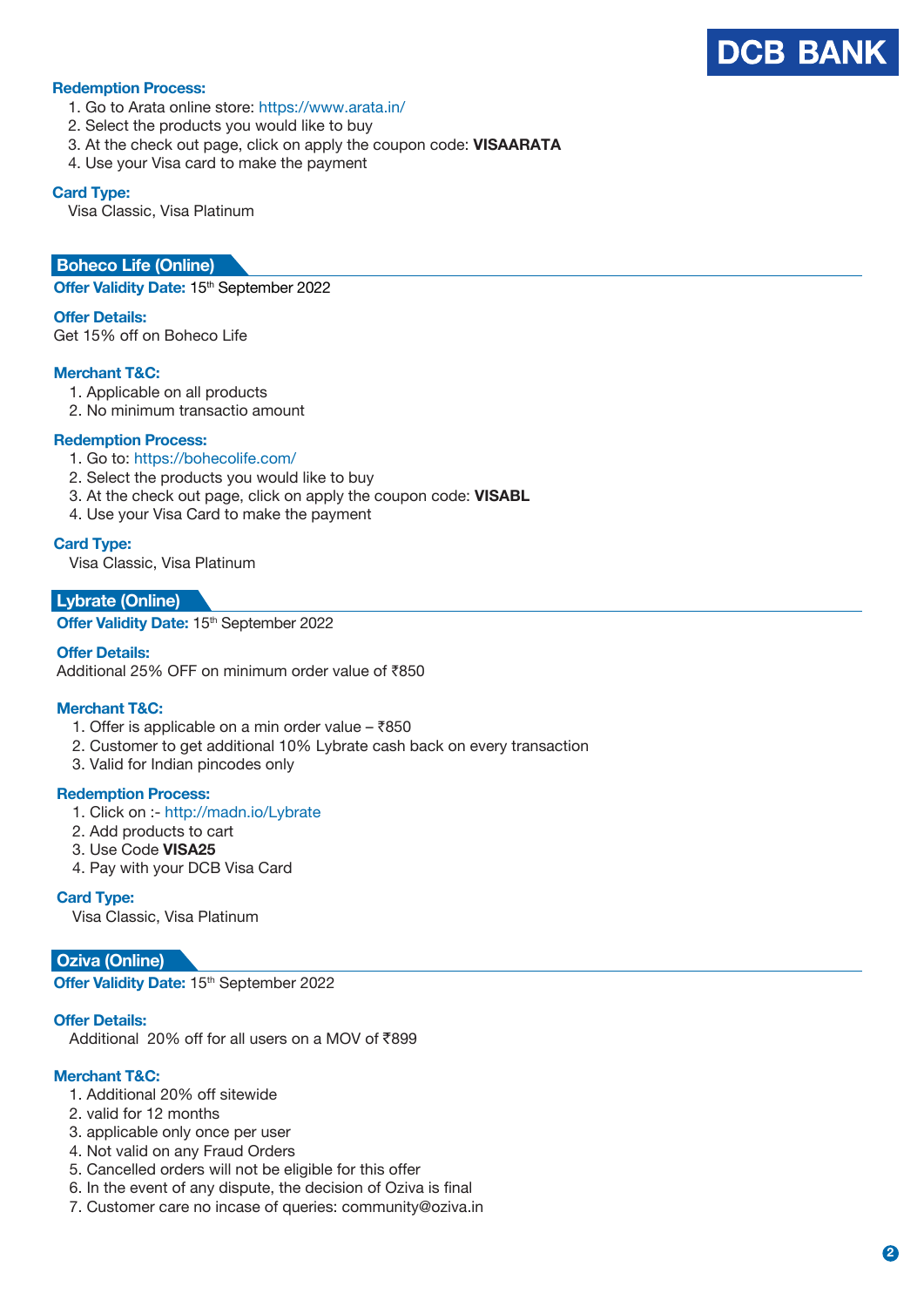

## **Redemption Process:**

- 1. Go to https://www.oziva.in
- 2. Add products to cart
- 3. Use the code **VISA20** at checkout
- 4. Pay with your Visa Card

## **Card Type:**

Visa Classic, Visa Platinum

# **Mfine (Online)**

**Offer Validity Date:** 15th September 2022

## **Offer Details:**

Save upto ₹1,900 on body tests at mfine: Get at-home Full Body Check worth ₹1,499 at ₹599 and Get Advanced Full Body Check worth ₹2,908 at ₹999 only with free report evaluation

## **Merchant T&C:**

- 1. This offer cannot be redeemed for cash or clubbed with any other offer
- 2. Each code can be redeemed only once
- 3. Valid for all users
- 4. Rs 599 is payable for Full Body Check (50+ tests) and ₹999 is payable for Advanced Full Body Check these prices are not applicable on any other package
- 5. Standard MFine terms of use will apply and can be modified by MFine without prior notice
- 6. For queries reach out to support@mfine.co

## **Redemption Process:**

- 1. Go to https://www.mfine.co/ or app
- 2. Add products to cart
- 3. Use the code **VISA20** at checkout
- 4. Pay with your Visa Card

## **Card Type:**

Visa Classic, Visa Platinum

**Richlook (Online)**

**Offer Validity Date: 15th September 2022** 

## **Offer Details:**

Additional 10% off at Ricklook

## **Merchant T&C:**

- 1. Offer applicable at the online store only: https://www.richlook.in/
- 2. Offer is over and above existing discount
- 3 Discount is applicable on purchase of two or more articles

## **Redemption Process:**

- 1. Go to Richlook website
- 2. Select the product, you would like to buy
- 3. At the check out, apply the code: **RLVISA**
- 4. Use your Visa Card to make the payment

## **Card Type:**

Visa Classic, Visa Platinum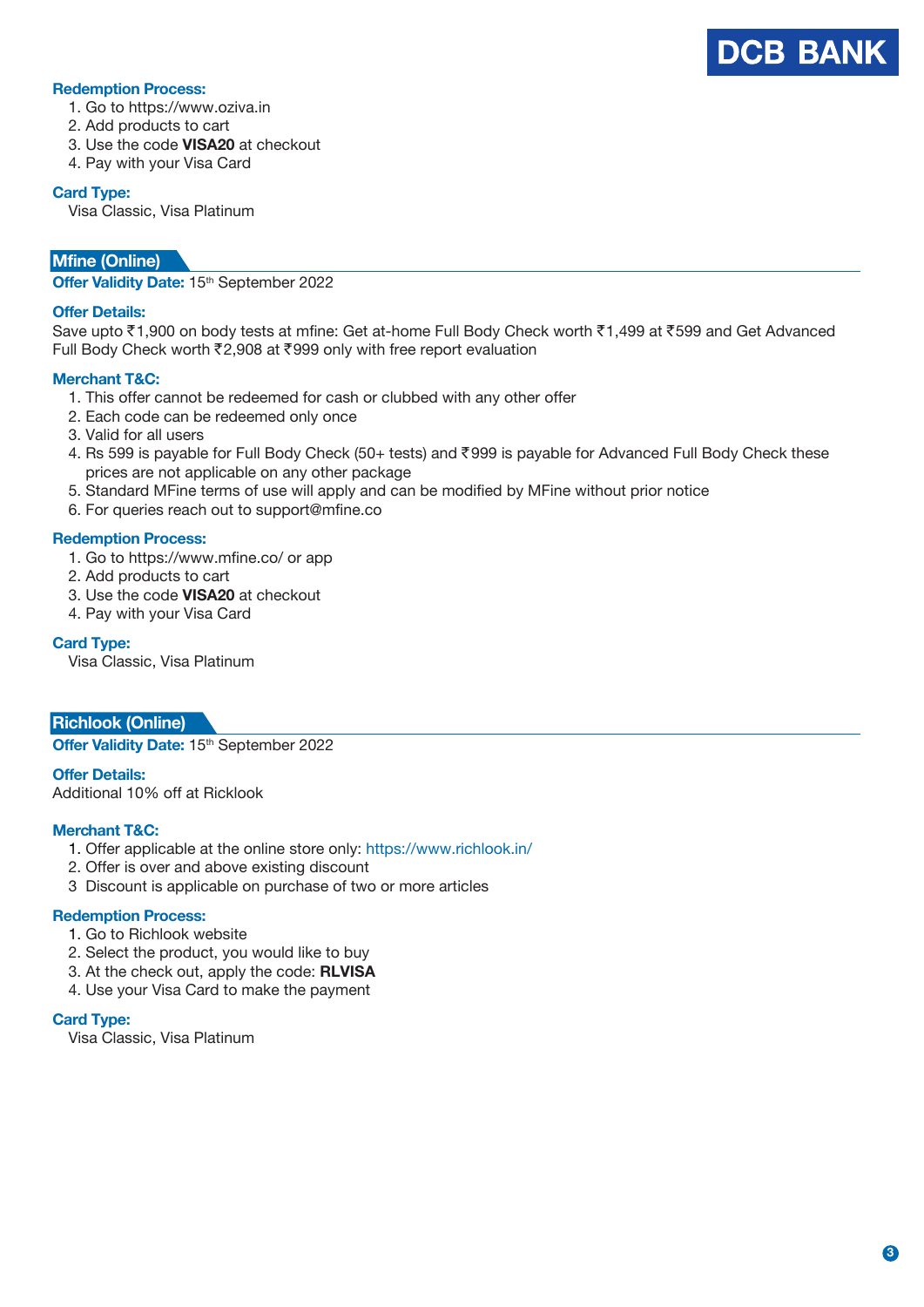

# **Pee Safe (Online)**

**Offer Validity Date: 15th September 2022** 

## **Offer Details:**

Flat 21% off sitewide on a minimum spend of ₹499 at Pee Safe online store

## **Merchant T&C:**

- 1. Minimum Order Value to avail Offer is ₹499.
- 2. No limit on Maximum Discount
- 3. No two offers can be clubbed together
- 4. Offer subject to availability of stocks
- 5. Offer valid on https://www.peesafe.com only
- 6. Orders placed using the coupon cannot be modified
- 7. Code will not be applicable during EOSS and blackout days

#### **Redemption Process:**

- 1. Go to: https://www.peesafe.com
- 2. Select the items you would like to buy
- 3. Apply the code at the checkout: **VISASAFE21**
- 4. Use your VISA Card to make the payment

## **Card Type:**

Visa Classic, Visa Platinum

# **SS App by Shilpa Shetty (Online)**

**Offer Validity Date: 15th September 2022** 

## **Offer Details:**

Online Flat 50% off on Subcriptions on SS App by Shilpa Shetty

## **Merchant T&C:**

1. Applicable on all Monthly, Quarterly & Yearly Plans

## **Redemption Process:**

- 1. Visit: https://www.theshilpashetty.com/plans
- 2. Click on Coupon Code & Login if not logged in
- 3. Use the coupon code **SSVISA** & choose a plan
- 4. Make payment with your VISA card

#### **Card Type:**

Visa Classic, Visa Platinum

## **Lybrate Gold (Online)**

**Offer Validity Date: 15th September 2022** 

## **Offer Details:**

Get Free 3-Month Lybrate Gold membership worth `500

## **Merchant T&C:**

- 1. Customer to get Lybrate cash worth 200 as joining bonus can be used across goodkart\
- 2. Customers to get flat 50% off on doctor consultation and Upto 50% off on lab test
- 3. Additionally custoemrs to get 10% cashback on every transaction fulfilled
- 4. Benefits can be enjoyed Lybrate app only
- 5. Merchant standard T&Cs apply

## **Redemption Process:**

- 1. Click on :- https://www.lybrate.com/gold-membership/coupon
- 2. Use Code: VISALG
- 3. Verify code shared via OTP
- 4. Click on the link shared in the SMS post verification

## **Card Type:**

Visa Classic, Visa Platinum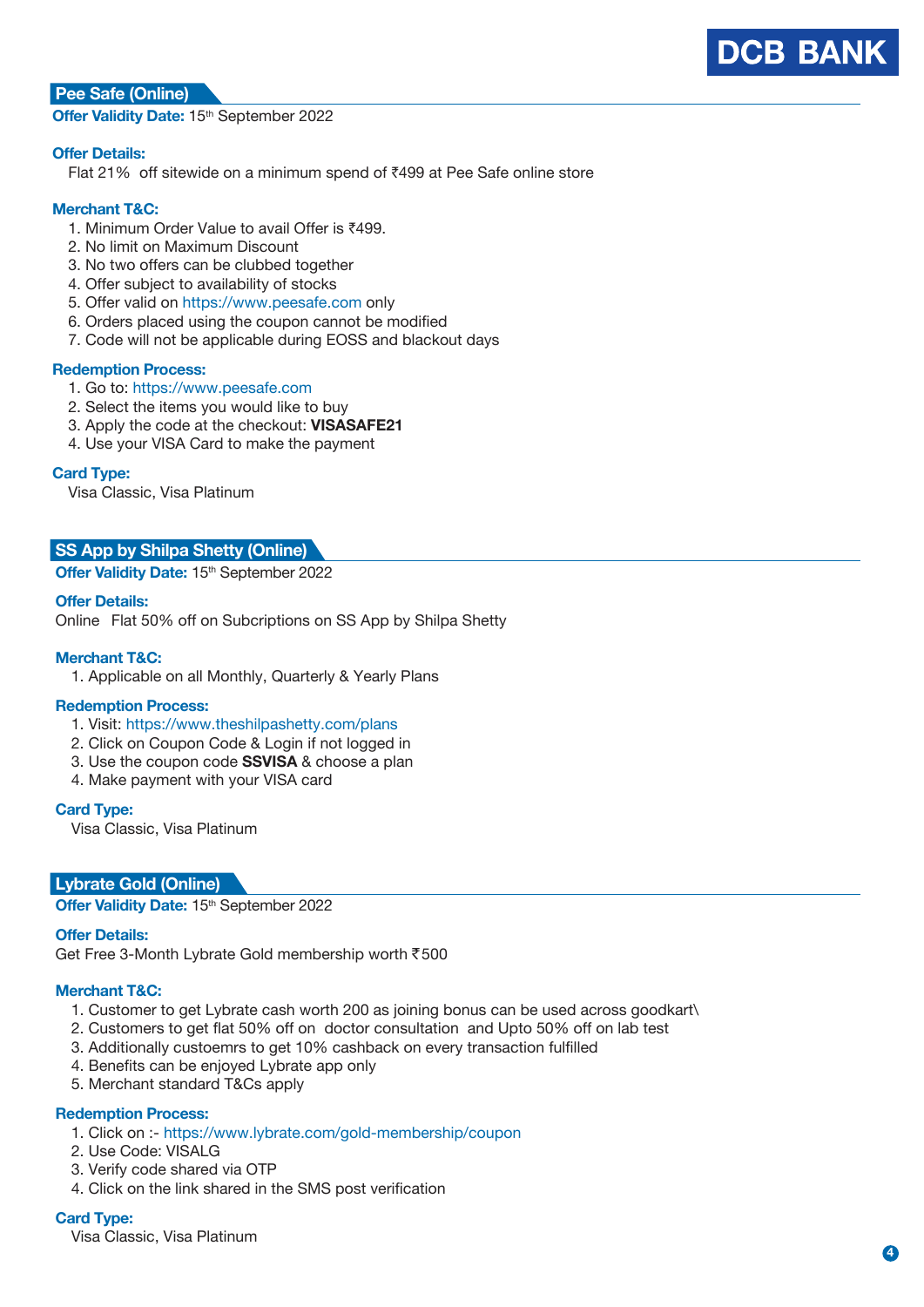

# **Clear tax (Online)**

**Offer Validity Date: 15th September 2022** 

## **Offer Details:**

Get Free of Cost 'Do it Yourself' Plan and Get 20% off on Tax Experts Plans at Clear Tax

## **Merchant T&C:**

- 1. Offer is applicable at all CA assisted services at https://cleartax.in/s/partner-visa.
- 2. The prices listed here are inclusive of discounts
- 3. Live chat facility will be available from 10:00 AM to 7:00 PM on working days

#### **Redemption Process:**

- 1. Go to: https://cleartax.in/s/visa-partnership
- 2. Select the plan
- 3. At the check out, use the code mentioned on the page
- 4. Use your Visa Card to make the payment

#### **Card Type:**

Visa Classic, Visa Platinum

# **Rental Cars (Online)**

**Offer Validity Date: 15th September 2022** 

## **Offer Details:**

Flat 8% off at Rental Cars

## **Merchant T&C:**

- 1. No limit on the discount
- 2. No Minimum transaction condition
- 3. Offer is valid when booking is made through the
- link: https://www.rentalcars.com/?affiliateCode=insenseprvisa&enabler=visa8
- 4. Bookings made directly via www.rentalcars.com will not be eligible for the offer
- 5. Offer is not applicable to any U.S. or Canada source car rental bookings for pick-up within the U.S. or Canada
- 6. Rentalcars.com reserves the right to amend/cancel the offer
- 7. Should you have any questions, please contact at: https://www.rentalcars.com/ContactUs.do or call +44 161 830 5704/000 800 0501 226
- 8. Refer to https://www.rentalcars.com/TermsAndConditions.do?affiliateCode=insenseind for full other terms and conditions

#### **Redemption Process:**

- 1. Go to https://www.rentalcars.com/?affiliateCode=insenseprvisa&enabler=visa8
- 2. Select the car, dates etc
- 3. Use your Visa Card to make the payment

## **Card Type:**

Visa Classic, Visa Platinum

## **MediBuddy (Online)**

**Offer Validity Date: 31st May 2022** 

#### **Offer Details:**

Offer 1: Online Doctor Consultation across 20+ specialities at `49 (Including 24\*7 Covid Consultation)

Offer 2: MediBuddy Gold Membership at ₹1,399

- Offer 3: Upto 60% off + Additional 20% off on Health Checkup & Lab Tests via MediBuddy
- Offer 4: Upto 15% off + Additional 10% cashback on Medicine order

## **Merchant T&C:**

- 1. Offer valid for new MediBuddy users.
- 2. Coupon code applicable once per user.
- 3. This offer cannot be clubbed with any other ongoing offer
- 4. For any offer related issues, the customers have to reach out to MediBuddy customer support
- 5. MediBuddy reserves the right to change or withdraw the offer, any time at the sole discretion of the management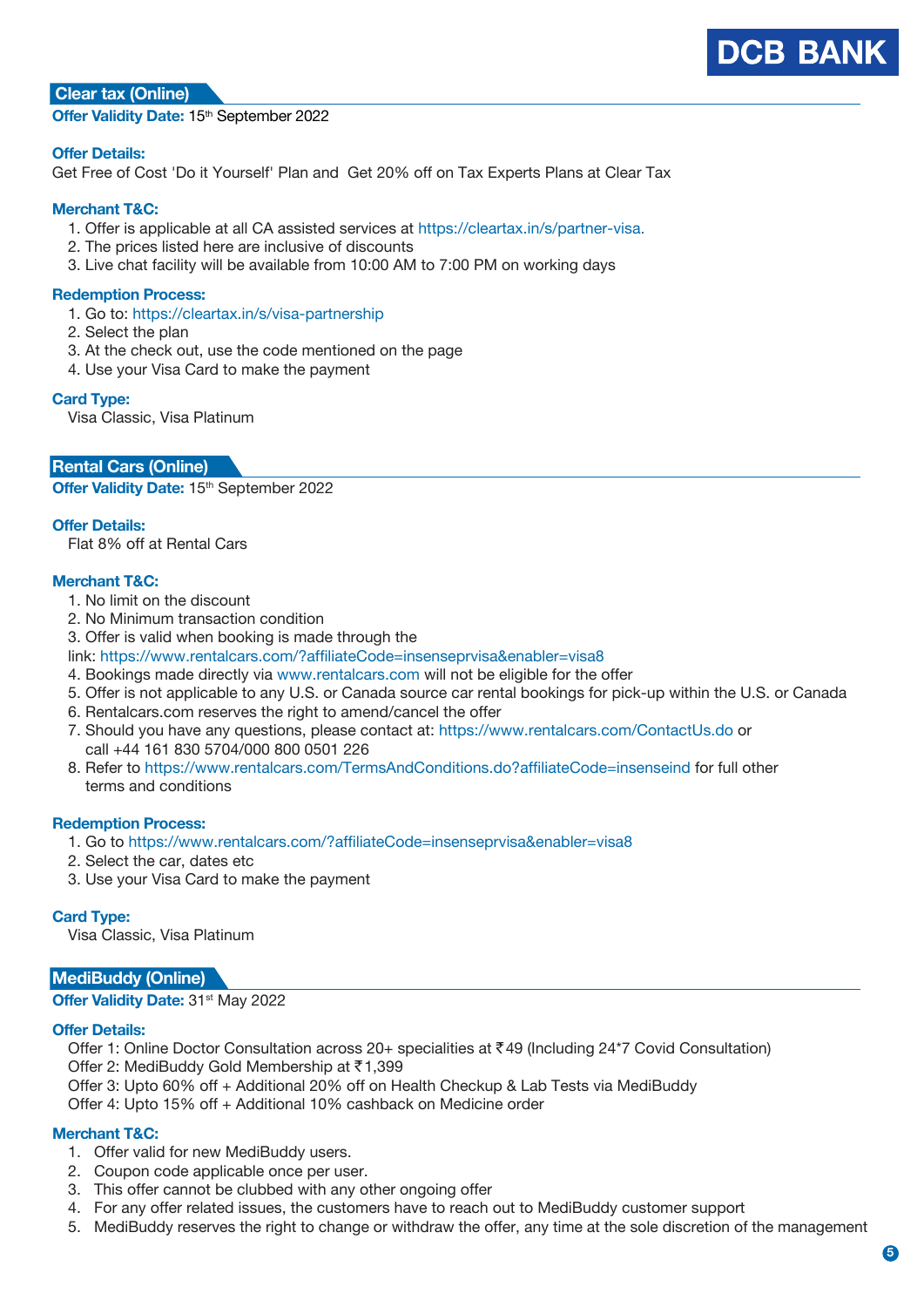

## **Redemption Process:**

- 1. Download the MediBuddy app from Playstore or App Store
- 2. After Signup/Login, click on Talk to Doctor
- 3. Select Speciality of Doctor, enter health concern and click on Start Consultation
- 4. Answer basic questions asked by the Doctor Assistant and once you are asked for the payment, proceed ahead by applying the coupon code and making the payment.
- 5. Add the promocode **VISAMB**
- 6. Once the checkout is completed, Doctor will call connect with you for the consultation

#### **Card Type:**

Visa Classic, Visa Platinum

## **Health and Glow (Online)**

**Offer Validity Date: 15th September 2022** 

#### **Offer Details:**

Additional 15% off

# **Merchant T&C:**

- 1. Offer is applicable on a minimum transcation of  $\overline{5}999$
- 2. Offer is applicable at online store only
- 3. Offer may not be applicable on few selected products

#### **Redemption Process:**

- 1. Go to https://healthandglow.com/
- 2. Select the product you would like to buy
- 3. Apply the code at the checkout : VISAHG15
- 4. Use your Visa card to make the payment

#### **Card Type:**

Visa Classic, Visa Platinum

## **mCaffeine (Online)**

Offer Validity Date: 15<sup>th</sup> September 2022

## **Offer Details:**

Additional 20% Off Sitewide + 10% Cashback

## **Merchant T&C:**

- 1. Cashback will be in form of Bean Coins.
- 2. This offer is valid till 15th September, 2022.
- 3. Offer is applicable only on mCaffeine's website.
- 4. This offer can be clubbed with an existing offer.
- 5. Multiple coupon codes cannot be clubbed in a single transaction.
- 6. Support e-mail id- woot@mcaffeine.com
- 7. Support contact no.- (+91)-9357933933

## **mCaffeine (Online)**

**Offer Validity Date: 15th September 2022** 

#### **Offer Details:**

Additional 20% Off Sitewide + 10% Cashback

#### **Merchant T&C:**

- 1. Cashback will be in form of Bean Coins.
- 2. This offer is valid till 15th September, 2022.
- 3. Offer is applicable only on mCaffeine's website.
- 4. This offer can be clubbed with an existing offer.
- 5. Multiple coupon codes cannot be clubbed in a single transaction.
- 6. Support e-mail id- woot@mcaffeine.com
- 7. Support contact no.- (+91)-9357933933

## **Redemption Process:**

- 1. Go to https://www.mcaffeine.com/
- 2. Add Products you would like to buy to your cart
- 3. Apply the code **MCVISA20** while checking out
- 4. Make the payment with your VISA card **6**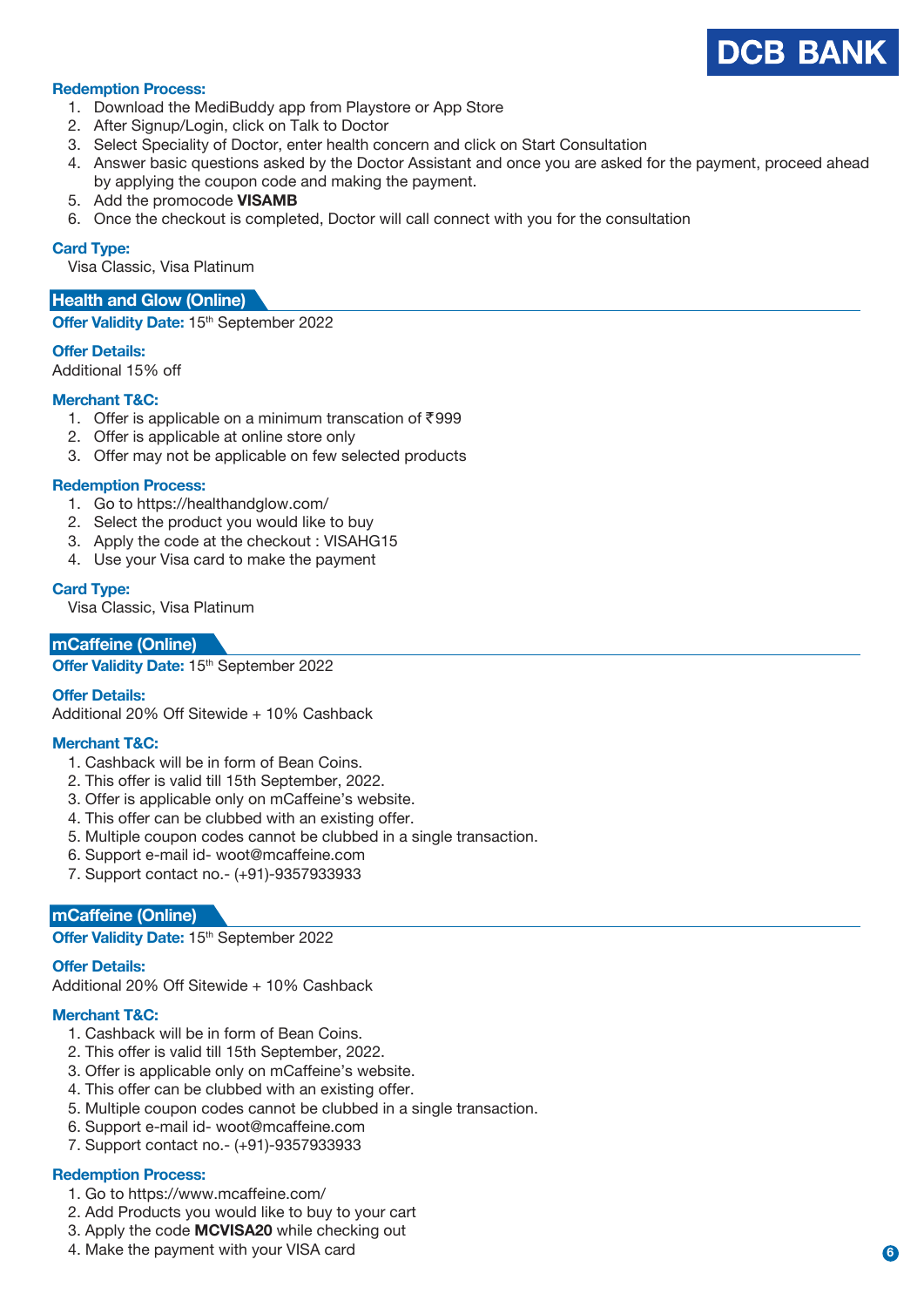# **Card Type:**

Visa Classic, Visa Platinum

# **Prolixr (Online)**

**O ffer Validi ty Date :** 15th September 2022

# **Offer Details:**

Flat 30% off

# **Merchant T& C :**

- 1. Applicable once per customer.
- 2. Valid only on https://prolixr.in/
- 3. This offer cannot be combined with other offers

## **Redemption Process:**

- 1. Go to https://prolixr.in/
- 2. Add products to cart.
- 3. Use the code **PRVISA30** at checkout.
- 4. Pay with your VISA Card.

## **Card Type:**

Visa Classic, Visa Platinum

## **Khadi Naturals ( O nline )**

**O ffer Validi ty Date :** 15th September 2022

## **Offer Details:**

Additional 5% off

## **Merchant T&C:**

- 1. Offer Valid Till15th Sept 2022
- 2. Offer valid on minimum purchase of ₹100

## **Redemption Process:**

- 1. Go to https://www.khadinatural.com
- 2. Add products to cart.
- 3. Use the code **KNVISA** at checkout.
- 4. Pay with your VISA Card.

# **Card Type:**

Visa Classic, Visa Platinum

# **Atulya Herbals ( O nline )**

**O ffer Validi ty Date :** 15th September 2022

## **Offer Details:**

Additional 15% off

# **Merchant T&C:**

- 1. Offer Valid Till 15th Sept 2022
- 2. Offer valid on minimum purchase of ₹499

#### **Redemption Process:**

- 1. Go to https://www.atulyaherbals.com/
- 2. Add products to cart.
- 3. Use the code **AHVISA** at checkout.
- 4. Pay with your VISA Card.

## **Card Type:**

Visa Classic, Visa Platinum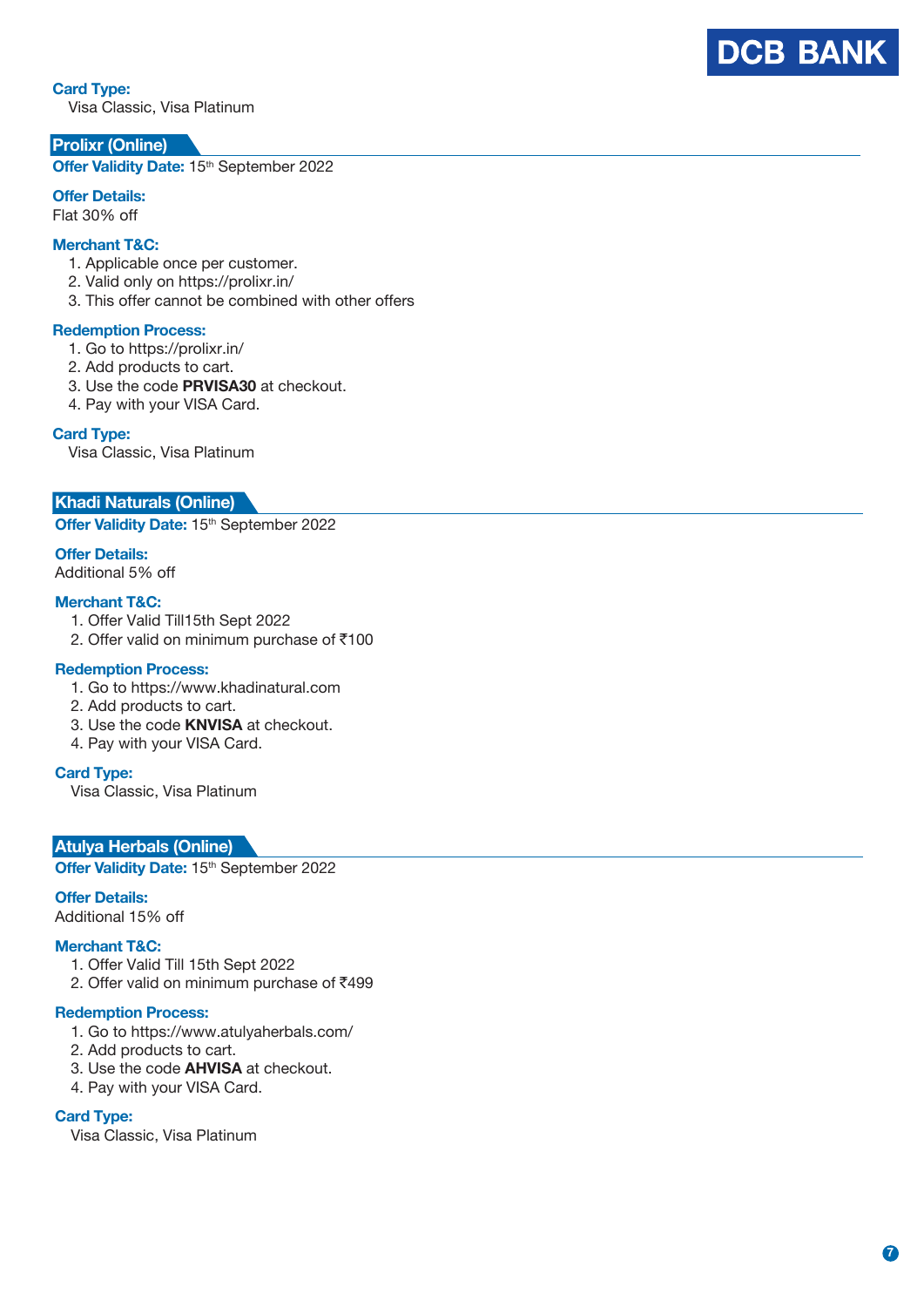# **My Protein (Online)**

**Offer Validity Date: 15th September 2022** 

## **Offer Details:**

Flat 30% off

# **Merchant T&C:**

- 1. Offer is valid till 31st March 2022
- 2. Offer valid only on the list price and any tax or delivery charge will be over and above that value.
- 3. The purchase of the Product will be governed by the terms of sale, including terms of exchange, applicable to the sale of the Product on Myprotein.
- 4. The discount is non-transferable, non-encashable and non-negotiable.
- 5. Offer is also applicable on Supplementary Cards.
- 6. This offer can be availed only once per Card.
- 7. My Protein, reserves the right to disqualify any Card member from the benefits of the offer if any fraudulent activity is identified as being carried out for the purpose of availing the benefits under the Offer.
- 8. Any issue, dispute, or claim arising out of or in relation to availing the benefits under the Offer must be resolved by the Card member directly with My Protein by writing to feedback@msmretail.in within 30 days from the date of purchase.
- 9. The decision of the Bank and My Protein in all matters in connection with and incidental to this Offer is final and shall be binding on all persons.
- 10. All taxes, duties, levies or other statutory dues and charges payable in connection with the benefits of the Offer shall be borne solely by the Card member.

## **Redemption Process:**

- 1. visit www.myprotein.co.in
- 2. Select the required products and add to basket
- 3. Proceed to the checkout page
- 4. Add Discount Code **MPVISA**
- 5. Click on Checkout Securely
- 6. Add the required Contact and address details
- 7. Complete the payment using your VISA Card to avail the offer.

# **Card Type:**

Visa Classic, Visa Platinum

# **Fast&Up (Online)**

**Offer Validity Date: 15<sup>th</sup> September 2022** 

# **Offer Details:**

Additional 10% Off

# **Merchant T&C:**

1. Offer is not applicable on Stock Clearance products

## **Redemption Process:**

- 1. Go to https://www.fastandup.in/
- 2. Add products to cart
- 3. Use Coupon Code **FUPVISA10** at checkout
- 4. Pay using Visa card

## **Card Type:**

Visa Classic, Visa Platinum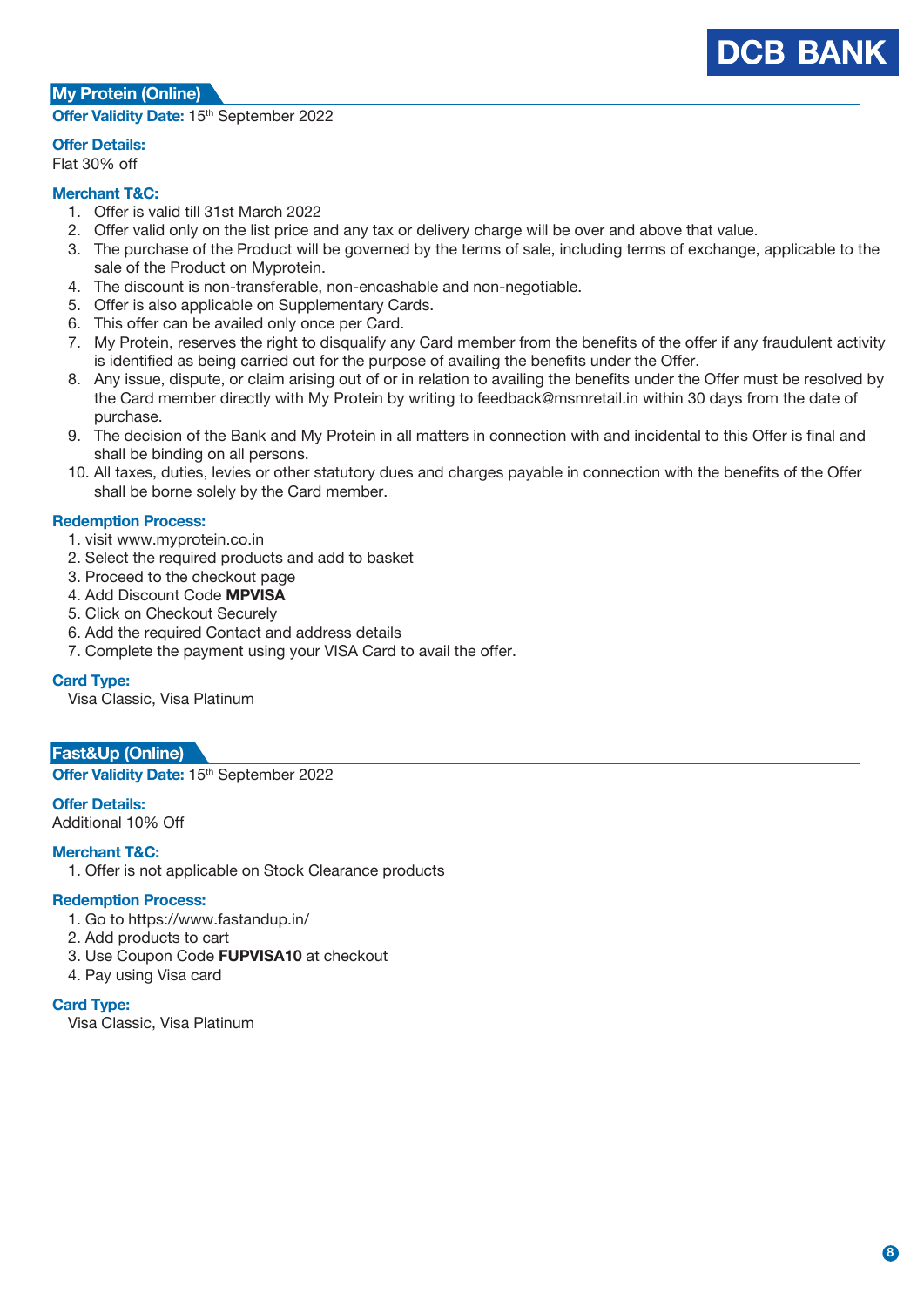

# **Oziva (Online)**

**Offer Validity Date: 15th September 2022** 

## **Offer Details:**

Additional 20% off for all users on a MOV of  $\overline{\xi}$ 899/-

# **Merchant T&C:**

- 1. Additional 20% off sitewide
- 2. valid for 12 months
- 3. applicable only once per user.
- 4. Not valid on any Fraud Orders.
- 5. Cancelled orders will not be eligible for this offer.
- 6. In the event of any dispute, the decision of Oziva is final.
- 7. Customer care no incase of queries: community@oziva.in.

#### **Redemption Process:**

- 1. Go to https://www.oziva.in
- 2. Add products to cart.
- 3. Use the code **VISA20** at checkout.
- 4. Pay with your Visa Card.

## **Card Type:**

Visa Classic, Visa Platinum

# **Safe House (Online)**

**Offer Validity Date:** 15th September 2022

## **Offer Details:**

Get 40% Off on MRP of BodyGuard Mobile Security 2 Years Subscription

## **Merchant T&C:**

- 1. Any person availing this offer shall be deemed to have accepted the End User License Agreement available at https://www.safehousetech.com/eula and Privacy Policy available at https://www.safehousetech.com/privacy-policy
- 2. This offer cannot be combined or clubbed with any other offer that may be made available to the customer.
- 3. This offer is non-transferable, non-binding and non-encashable.
- 4. This offer is not valid for void transactions.
- 5. Safehouse Technologies reserves the right to final interpretation on this offer. The decision of Safehouse Technolo gies in relation to this offer shall be final, conclusive and binding on the customer.
- 6. Safehouse Technologies reserves the right to revoke this offer without any prior notice or to alter any of the terms and conditions of this offer.

# **System Requirements:**

Platform: Android/iOS

 Internet Access Android Mobiles or tablets (Android version 5.0 or above) Apple iPhones or iPads (iOS version 12 or above)

## **Redemption Process:**

## **How to Avail the Offer:**

- 1. Visit the URL https://shop.safehousetech.com/products/bodyguard2yplan
- 2. Choose number of licenses to buy and Click on the "BUY NOW" button
- 3. Fill in your details, apply the discount code VISA40 to avail the 40% off. And click on the ""Continue to Payment"" button.
- 4. Review the details & click on "Complete order" button, you will be redirected to complete your purchase securely.
- 5. Hit ""PROCEED"" button to complete the payment using your Visa commercial card.
- 6. You will receive your BodyGuard license key(s) after successful payment on the Order Confirmation page and it will also be sent in an email to you.

## **How to Activate & Install:**

- 1. Visit securemydevice.com to register the license key with your email and a password.
- 2. Download the BodyGuard Mobile Security app from Play Store or App Store.
- 3. Login to the app with your email and password.

# **Card Type:**

Visa Classic, Visa Platinum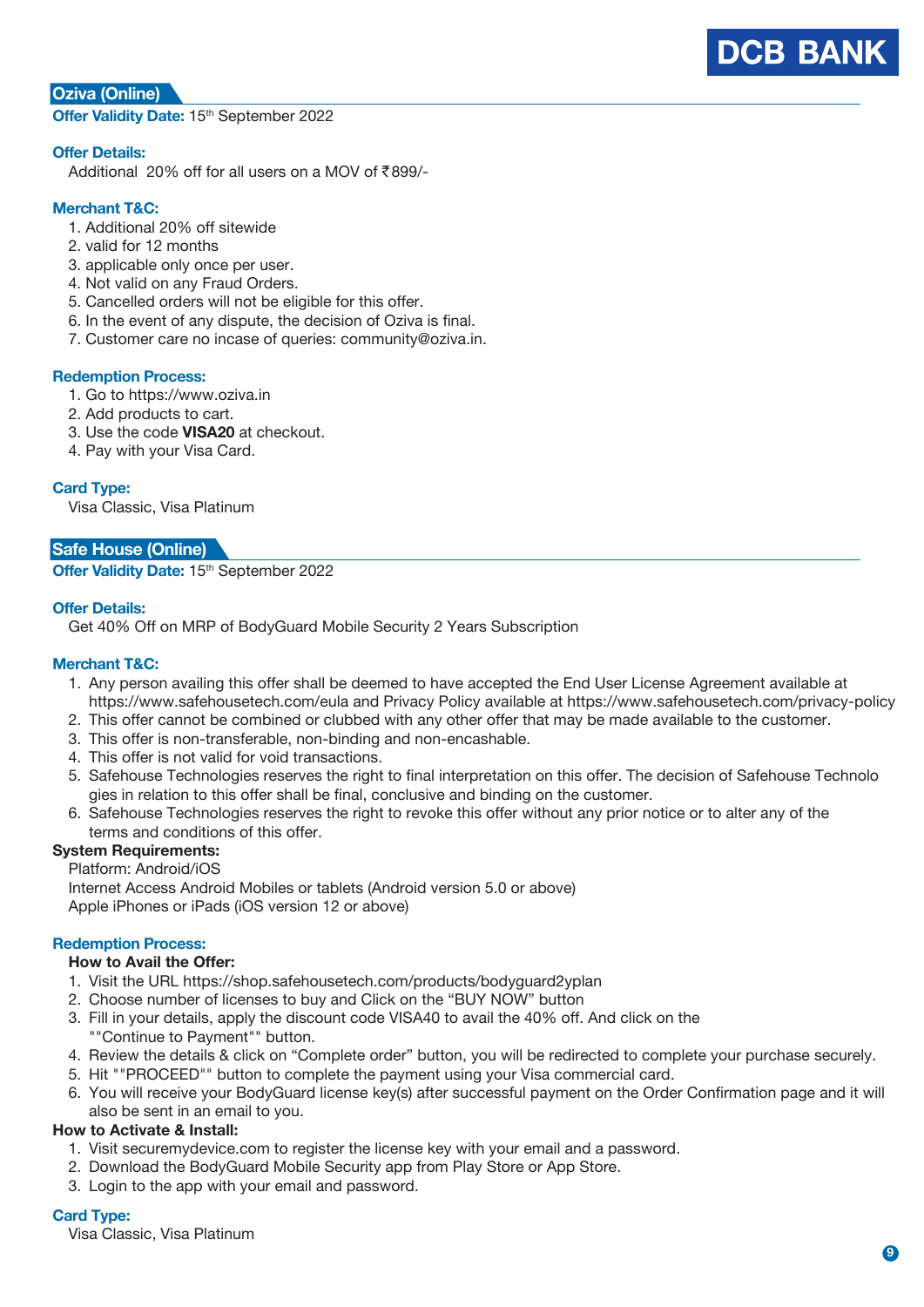# **Tyre Market (Online)**

**Offer Validity Date: 15th September 2022** 

## **Offer Details:**

Additional 5% OFF

## **Merchant T&C:**

1. Offer is applicable sitewid

## **Redemption Process:**

1. Go to https://www.tyremarket.com/

- 2. Add products to cart
- 3. Use code **TMVISA** at checkout

#### **Card Type:**

Visa Classic, Visa Platinum

#### **Visa - Hyperlocal (Offline)**

**Offer Validity Date: 30<sup>th</sup> September 2022** 

# **Offer Details:**

Get Special Offers

**Merchant T&C:**

1. No Two Offers Cab Be Clubbed

#### **Redemption Process:**

1. Flash & Pay

## **Redemption Process:**

- 1. Click on :- http://madn.io/Lybrate
- 2. Add products to cart
- 3. Use Code **VISA25**
- 4. Pay with your DCB Visa Card

#### **Card Type:**

Visa Classic, Visa Platinum

#### **MediBuddy (Online)**

**Offer Validity Date: 30th September 2023** 

**Offer Details:**

40% off on all services

## **Merchant T&C:**

- 1. Offer valid for all MediBuddy users.
- 2. Coupon code applicable once per user.
- 3. This offer cannot be clubbed with any other ongoing offer.
- 4. All the offer discounts are applicable on MRP.
- 5. Maximum DIscount upto ₹499.
- 6. Users placing Medicine orders will get the cashback within 7 days.
- 7. For any offer related issues, the customers have to reach out to MediBuddy customer support.
- 8. MediBuddy reserves the right to change or withdraw the offer, any time at the sole discretion of the management.

#### **Redemption Process:**

- 1. Download the MediBuddy app from Playstore or App Store.
- 2. After Signup/Login, select the category to avail the service.
- 3. Fill in the required details & proceed ahead with the payment.
- 4. Use the code AGVISA while payment to avail the discount.

#### **Card Type:**

Visa Classic, Visa Platinum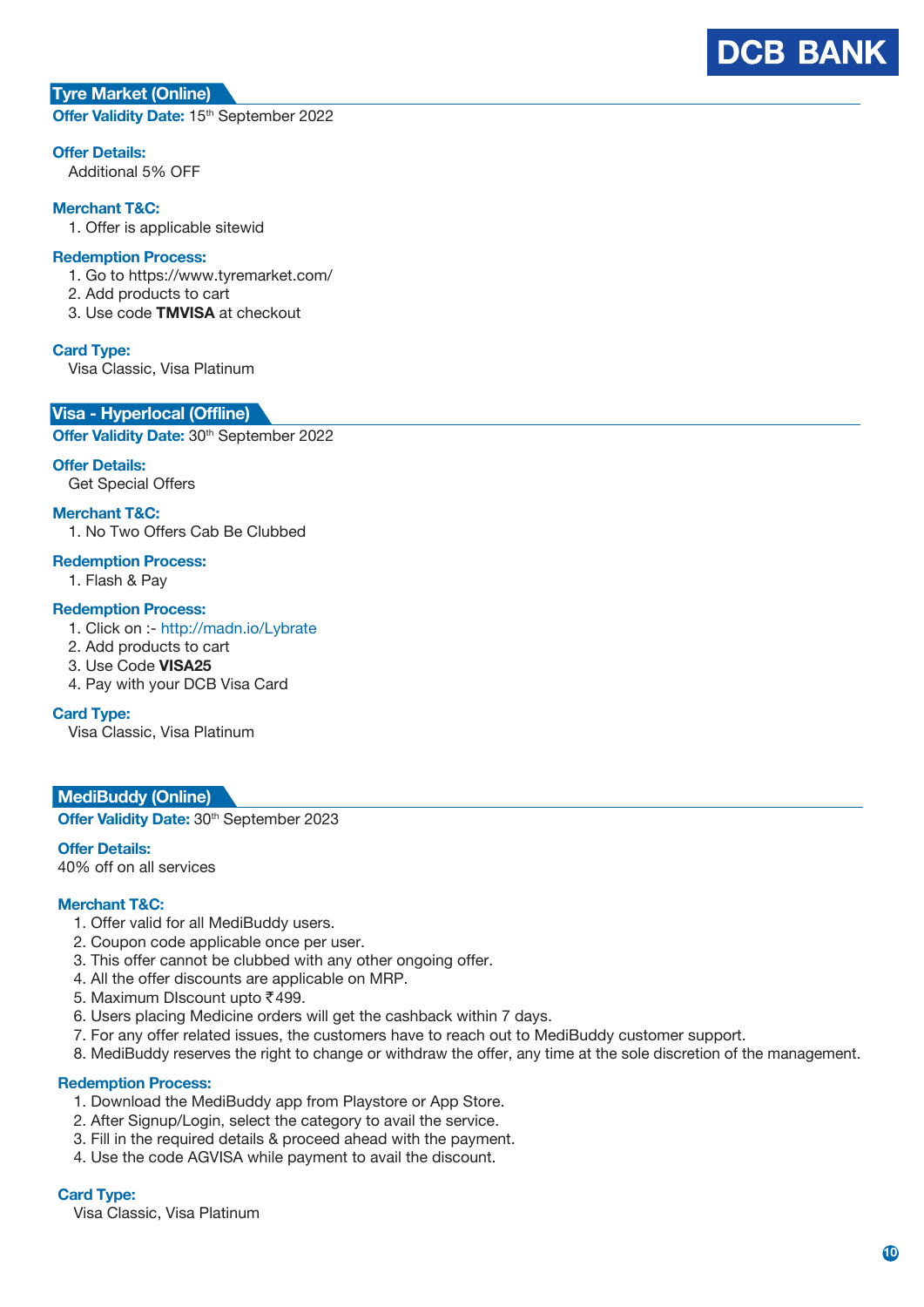# **Rapido Bike (Online)**

**Offer Validity Date:** 31st August 2022

# **Offer Details:**

Flat ₹25 off on Bike Taxi, 100% off upto ₹40 on Auto rides, Flat 30% off on

# **Merchant T&C:**

## **TNC - 1**

- 1. The Coupon is valid until 31st August 2022.
- 2. Maximum discount allowed:
- 3. The coupon allows a flat discount of  $\bar{\tau}$ 25. If the ride value is more than  $\bar{\tau}$ 25, the balance has to be paid through any payment mode.
- 4. This offer cannot be clubbed with any other offers or promotions.
- 5. In no event shall Rapido be liable for any abuse or misuse of the coupon due to negligence of the customer.
- 6. Rapido reserves the right to alter, modify or withdraw the terms of the Coupon anytime without any liability.
- 7. All disputes subject to Bangalore jurisdiction only
- 8. The coupon is valid only on Rapido Bike Taxi.
- 9. Offer is applicable for new user only.

## **TNC - 2**

- 1. The Coupon is valid until 31st August 2022.
- 2. Maximum discount allowed
- 3. The coupon allows a flat discount of  $\bar{\xi}$ 40. If the ride value is more than  $\bar{\xi}$ 40, the balance has to be paid
- through any payment mode.
- 4. This offer cannot be clubbed with any other offers or promotions.
- 5. In no event shall Rapido be liable for any abuse or misuse of the coupon due to negligence of the customer.
- 6. Rapido reserves the right to alter, modify or withdraw the terms of the Coupon anytime without any liability.
- 7. All disputes subject to Bangalore jurisdiction only.
- 8. The coupon is valid only on Rapido Auto.
- 9. Offer is applicable for new user only.

## **TNC - 3**

- 1. The Coupon is valid until 31st August 2022
- 2. Maximum discount allowed
- 3. 30% off capped at  $\overline{\text{30}}$  valid for both New and Repeat users
- 4. This offer cannot be clubbed with any other offers or promotions.
- 5. In no event shall Rapido be liable for any abuse or misuse of the coupon due to negligence of the customer.
- 6. Rapido reserves the right to alter, modify or withdraw the terms of the Coupon anytime without any liability.
- 7. All disputes subject to Bangalore jurisdiction only.
- 8. The coupon is valid only on Rapido Bike Taxi.

## **Redemption Process:**

## **Process - 1**

- 1. Download & open the Rapido app
- 2. Enter your pick up and drop location
- 3. Click on the Payments option
- 4. Click on the "AGRAP25" box and enter the coupon code to avail the discount
- 5. Request your Rapido

## **Process - 2**

- 1. Download & open the Rapido app
- 2. Enter your pick up and drop location
- 3. Click on the Payments option
- 4. Click on the "AGAUTO100" box and enter the coupon code to avail the discount
- 5. Request your Rapido